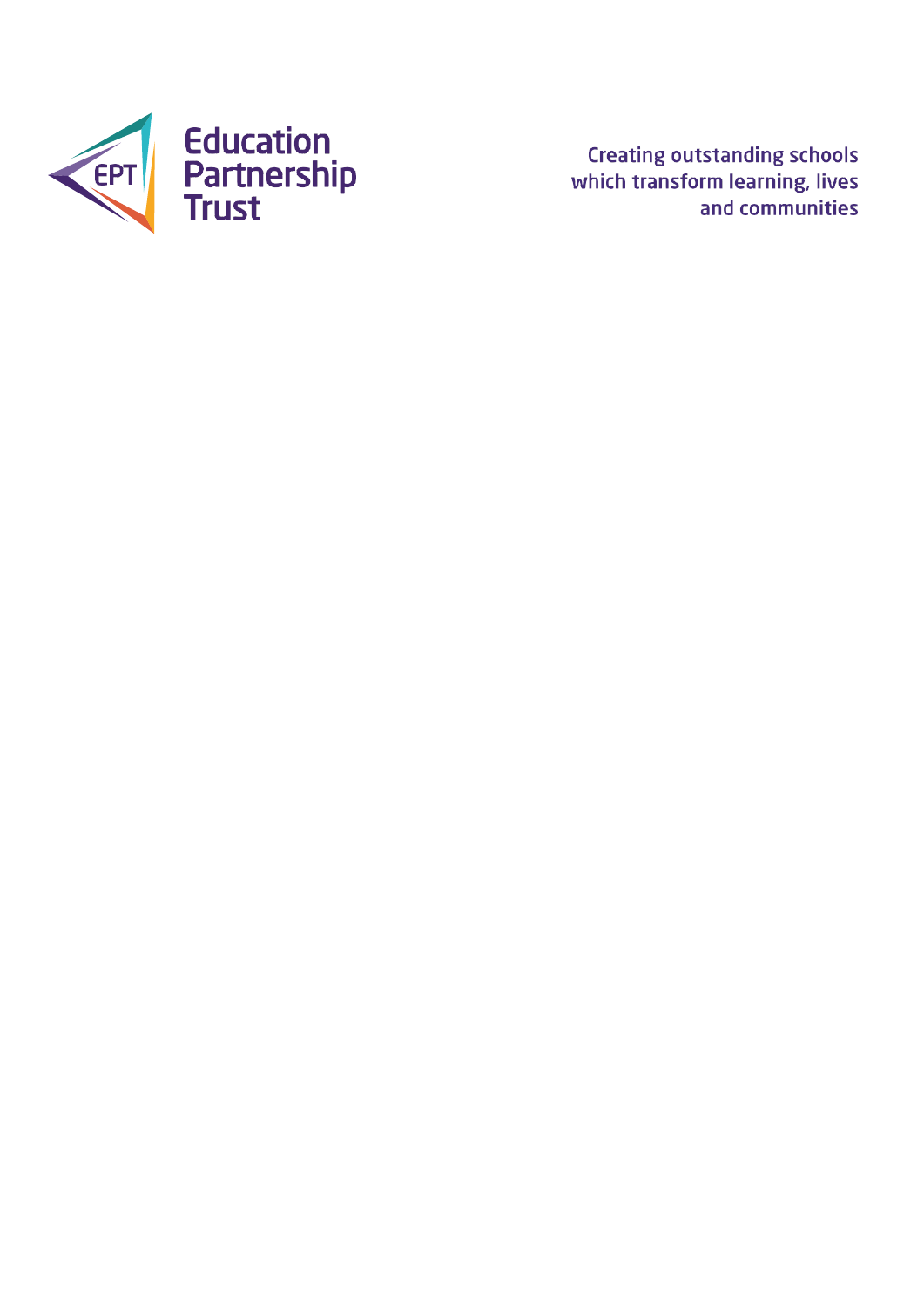

# CAREERS POLICY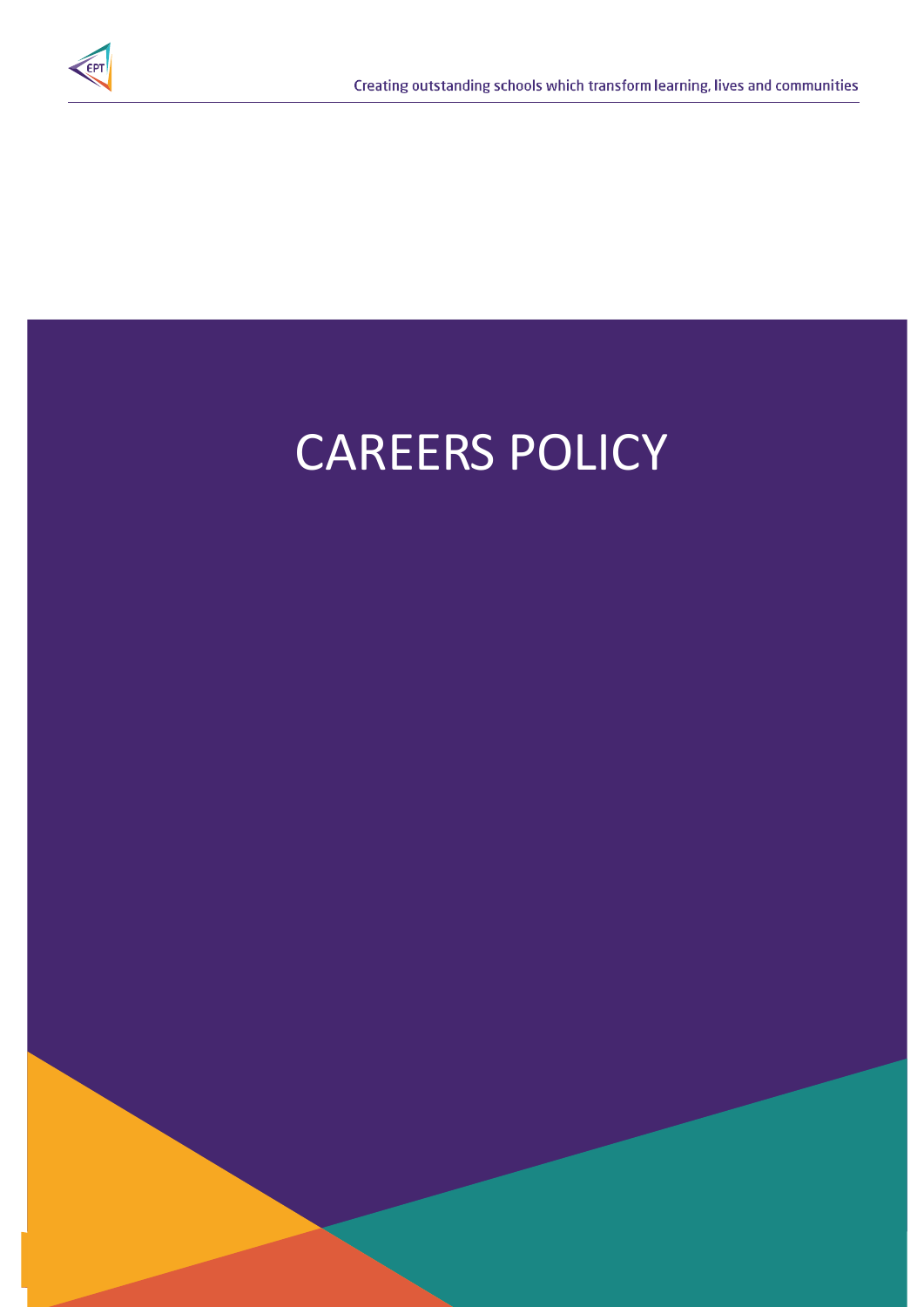

# **Document Control**

| This document has been         | All Trust Establishments           |  |
|--------------------------------|------------------------------------|--|
| approved for operation within: |                                    |  |
| Date effective from            | June 2022                          |  |
| Date of next review            | June 2023                          |  |
| <b>Review period</b>           | Annually                           |  |
| <b>Status</b>                  | Statutory - Trust                  |  |
| <b>Owner</b>                   | <b>Education Partnership Trust</b> |  |
| <b>Version</b>                 | 1                                  |  |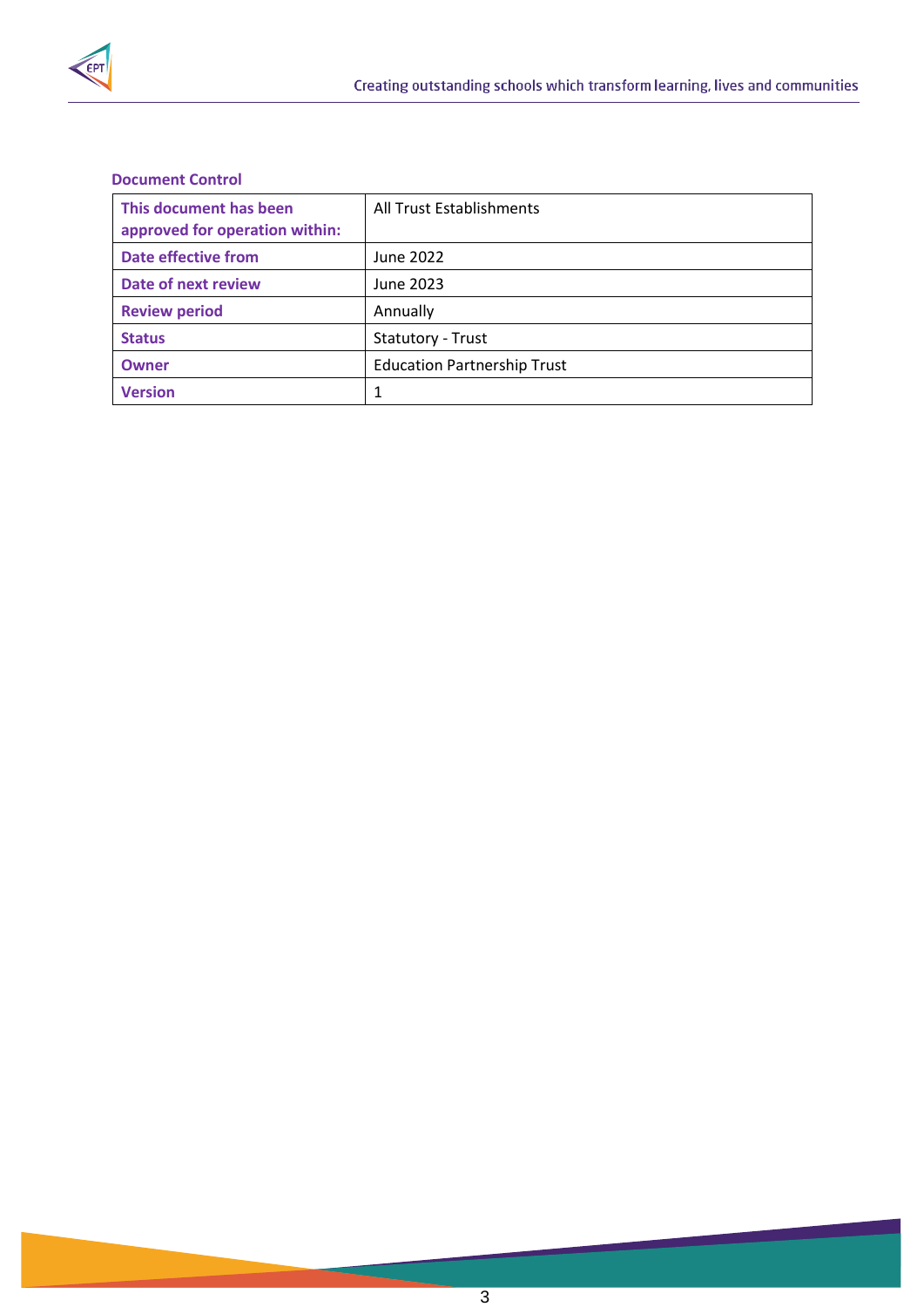

# **Contents**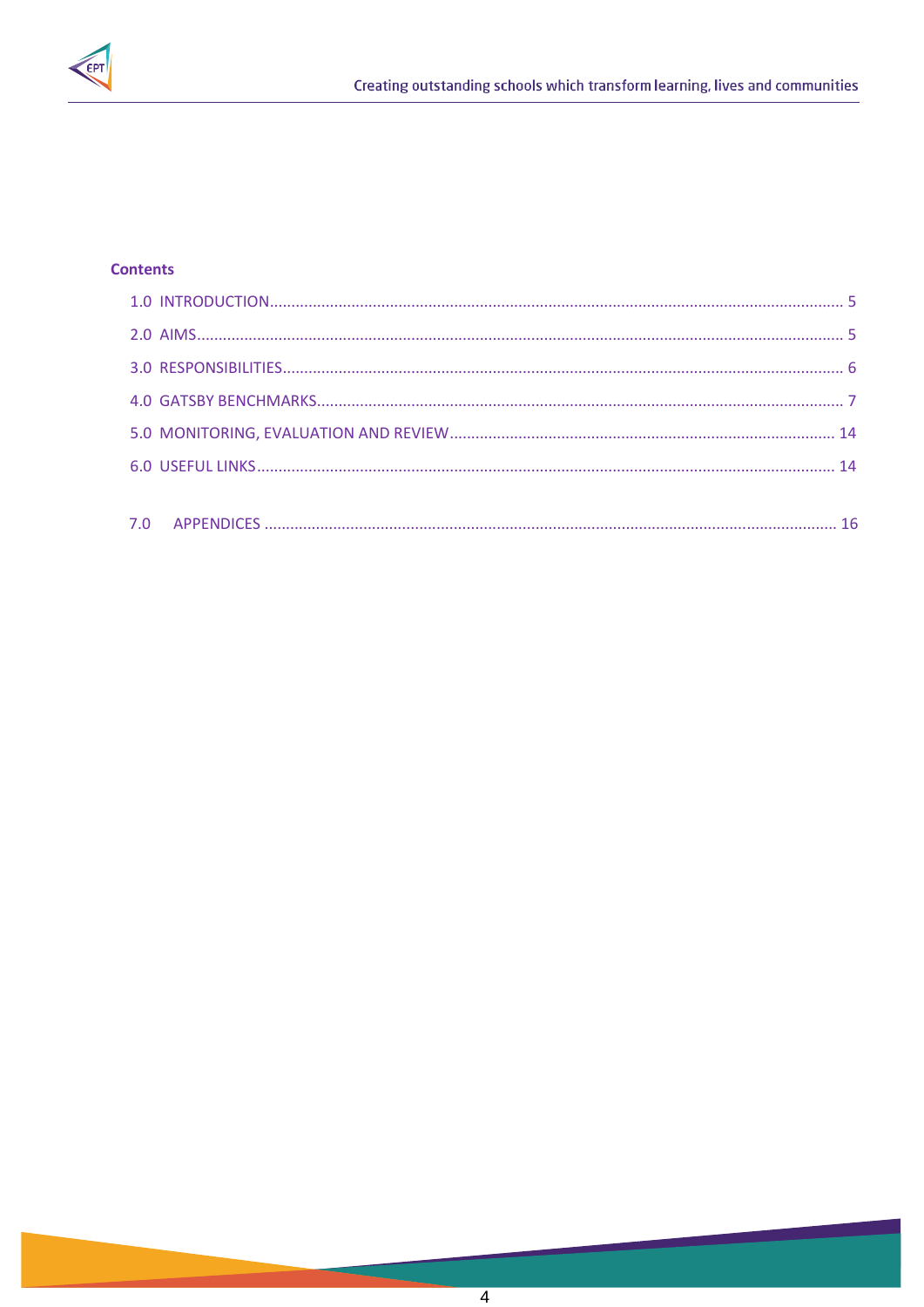

# <span id="page-4-0"></span>**1.0 INTRODUCTION**

- 1.0.1 The school is committed to providing outstanding Careers and Enterprise Information, Advice and Guidance (CEIAG) for all pupils. The world of work and employment is changing rapidly. Pupils face a bewildering range of career opportunities and an equally confusing amount of career information as they progress within their school career.
- 1.0.2 The school aims, and ethos underpin the work of the careers department to encourage pupils to consider a broad and ambitious range of careers and enable individuals to make informed choices and transitions related to their personal, educational and careers development.
- 1.0.3 The careers programme is designed to meet the needs of all pupils. It is differentiated, inclusive and personalised to ensure progression through activities that are appropriate to the pupil's stages of career learning, planning and development.

## <span id="page-4-1"></span>**2.0 AIMS**

- 2.0.1 To enable pupils to:  $\circ$  Have the skills, knowledge, and attitude to make well-informed, realistic decisions.
	- o Plan their future choices and understand how to access CEIAG.
	- $\circ$  Understand how educational achievements are linked to maximising their potential future choices.
	- o Ensure that that all pupils have access to external sources of information on the full range of education and training options.
	- $\circ$  Ensure that arrangements are in place for training and education providers to inform pupils of technical education and apprenticeships to ensure every pupil is well informed about their future options.
	- o Make an informed choice about an academic option for those interested in going to university, and a technical route, including T levels or an apprenticeship, for those seeking to progress to the highest levels of skilled employment or technical education and training at levels 4, 5 and 6.
- 2.0.2 To use the Gatsby Benchmarks to develop and improve the quality of the school's careers strategy and programme.
- 2.0.3 To actively engage with employers to ensure that pupils have the opportunity to experience a workplace setting and offer pupils numerous encounters with employers.
- 2.0.4 To allow access to providers of technical education and apprenticeships so that every pupil is well informed about their future options at every stage.
- 2.0.5 To promote social inclusion and improve social mobility.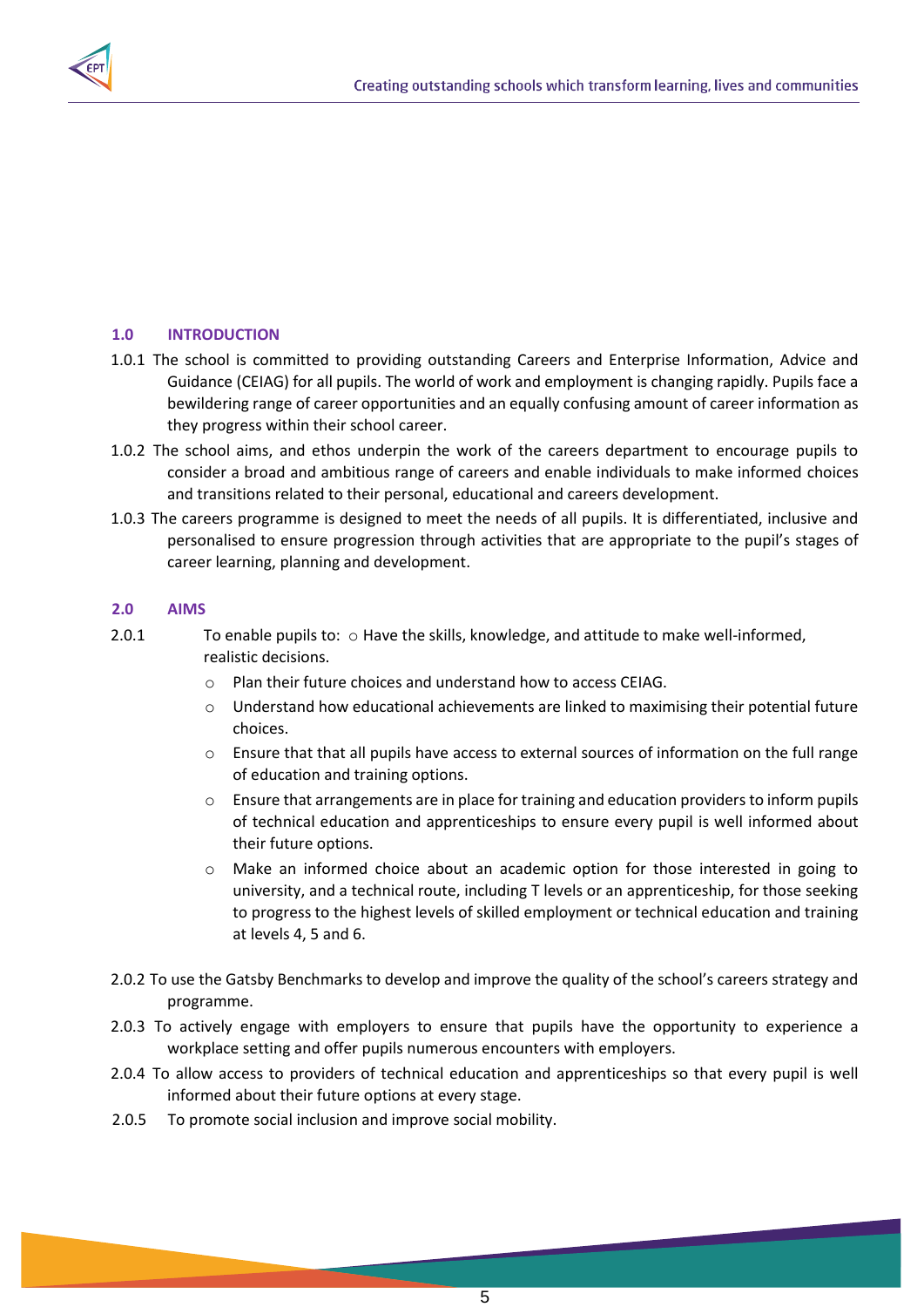

- 2.0.6 To work towards providing equality of opportunity and access to all pupils.
- 2.0.7 To provide an accurate and up-to-date careers resources and careers information service for pupils and staff in line with best practice.
- 2.0.8 To devise and deliver staff development in careers education, information, advice, and guidance.
- 2.0.9 To provide relevant and accessible information to all pupils on the full range of opportunities open to them and to foster an understanding of where such choices may lead.
- 2.0.10 To negotiate partnerships with external providers of careers and guidance which will add value to school-based provision. Through this, to provide a well-integrated support service for pupils and staff.
- 2.0.11 To support the mission, vision and values of the school and Trust.

## <span id="page-5-0"></span>**3.0 RESPONSIBILITIES**

- 3.0.1 The Trust has responsibility for the development and review of the Careers Policy and for ensuring compliance with the relevant statutory framework.
- 3.0.2 The Governing body has a responsibility to ensure the fair application and success of this policy, compliance with legislation, and to enable an annual evaluation of careers within the school.

## 3.1 Responsibilities of the School

- 3.1.1 The school is committed to achieving 100% in the 8 Gatsby Benchmarks, whilst working closely with the Careers and Enterprise Company (CEC) and utilising the CEC Compass benchmark assessment tool.
- 3.1.2 The school is committed to providing a planned programme of careers education for all pupils in Years 8-11 along with independent information, advice, and guidance.
- 3.1.3 The school endeavours to follow the statutory guidance for governing bodies, school leaders and school staff as outlined in the Careers Statutory Guidance of (Jan '18). The advice provided covers the full range of education and training options, including apprenticeships and technical routes.
- 3.1.4 The school will have a stable, structured careers programme and Provider Access Statement that is published on its website.
- 3.1.5 The school will have a Careers Leader in post to lead the careers programme. The name and contact details of the Careers Leader will be published on the school website.
- 3.1.6 The school will work in partnership with their commissioning schools and local authorities, as well as post-16 providers, to provide support and advice on transitional pathways into further education or training and pathways beyond education into employment.

### 3.2 Roles in School:

- 3.2.1 SLT Member: To enable an annual evaluation of careers within the school ensuring a clear strategy for advice and guidance, this is appropriately resourced and meets the school's legal requirements.
- 3.2.2 Careers Leader: To plan a strategic approach in line with the School Improvement Strategy. To oversee the Careers team with specific focus on vulnerable groups within the school's cohort.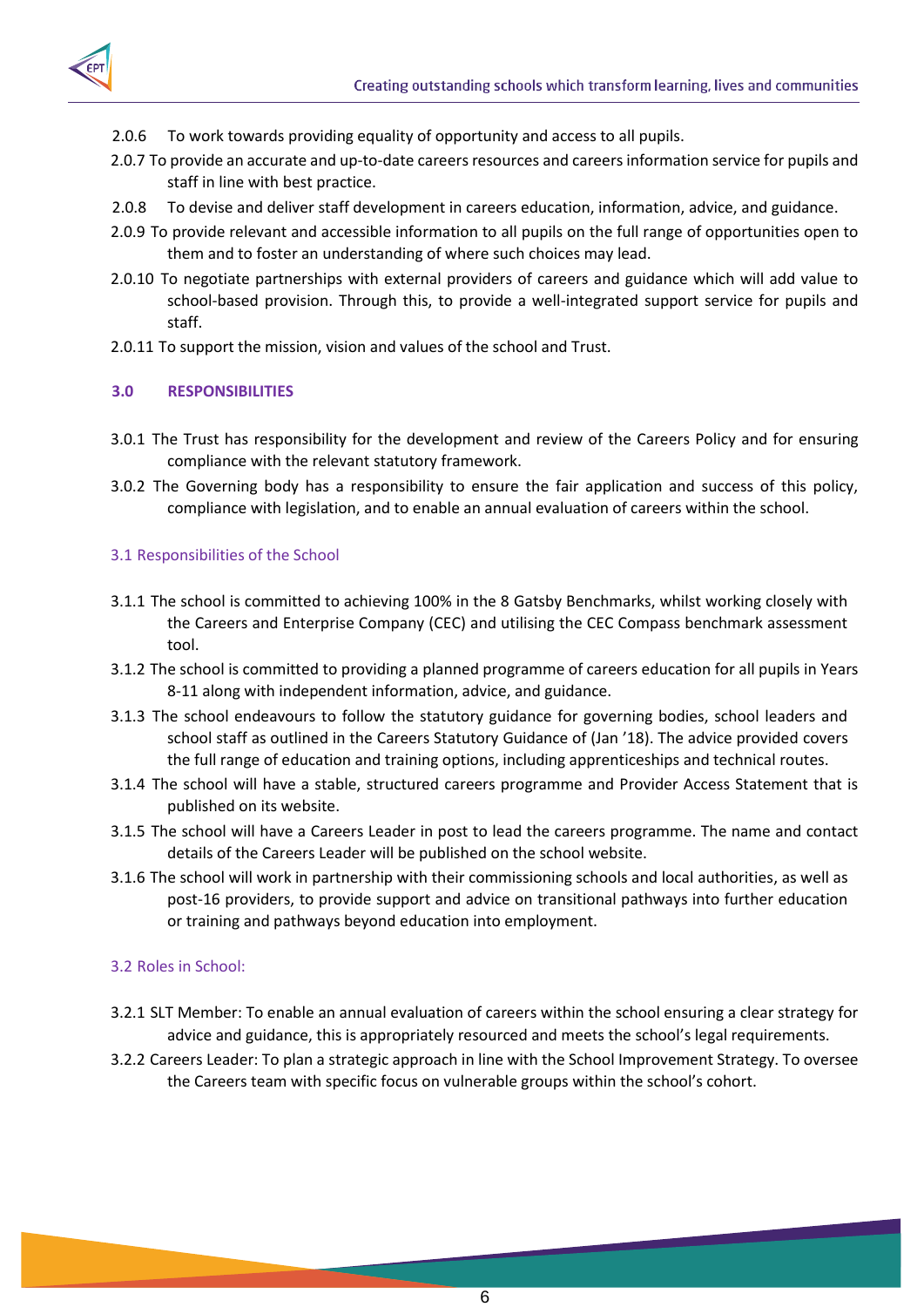

- 3.2.3 Pastoral and SEND team: To oversee the teams they hold responsibility for and ensure appropriate Careers guidance is delivered to all pupils within their managed areas in collaboration with the Careers Leader.
- 3.2.4 Heads of Departments: To oversee the teams they hold responsibility for and ensure appropriate Careers guidance is delivered to all pupils within their managed areas in collaboration with the Careers Leader.
- 3.2.5 Tutors and Teachers: To deliver appropriate Careers guidance to all pupils and signpost pupils to the Careers Advisor where specialist/further information is required.

# <span id="page-6-0"></span>**4.0 GATSBY BENCHMARKS**

### **During COVID-19:**

- 4.0.1 Where possible encounters with employees will be conducted virtually with the opportunity for pupils to engage and ask questions.
- 4.0.2 Encounters with workplaces are limited. In cases where it is not safe to visit, the school will endeavour to arrange virtual tours.
- 4.0.3 The Careers programme will differ to meet current government guidance. Please see the Covid19 addendum.

#### 4.1 Benchmark 1: A stable careers programme

- 4.1.1 The school will have its own career programme in place which meets the requirements of the Gatsby benchmarks, showing how they come together into a coherent strategy that is embedded in school structures.
- 4.1.2 The school will designate a named individual (Careers Lead: Craig Brandwood) with the appropriate skills and experience to ensure the leadership and coordination of a high-quality careers programme. This role is distinct from the Careers Adviser, who provides careers guidance to pupils. The Careers Leader may be a teaching or non-teaching member of staff but should have the time, authority, knowledge, skills, and backing from the Governors and Senior Leadership team.
- 4.1.3 The name and contact details of the Careers Leader will be published on the school website.
- 4.1.4 The school will publish information about their careers programme on their website to help pupils, parents, teachers, governors, and employers understand the offer.
- 4.1.5 The published information will demonstrate how the school is meeting all eight Gatsby Benchmarks.
- 4.1.6 The school will invite pupils, parents, teachers, governors, and employers to provide feedback as part of their formal evaluation of the careers programme.

#### 4.2 Benchmark 2: Learning from career and labour market information

4.2.1 Every pupil, and their parents/carers, will have access to good quality information about future study options and labour market opportunities. The National Careers Service offers information and professional advice about education, training and work to adults and pupil aged 13 years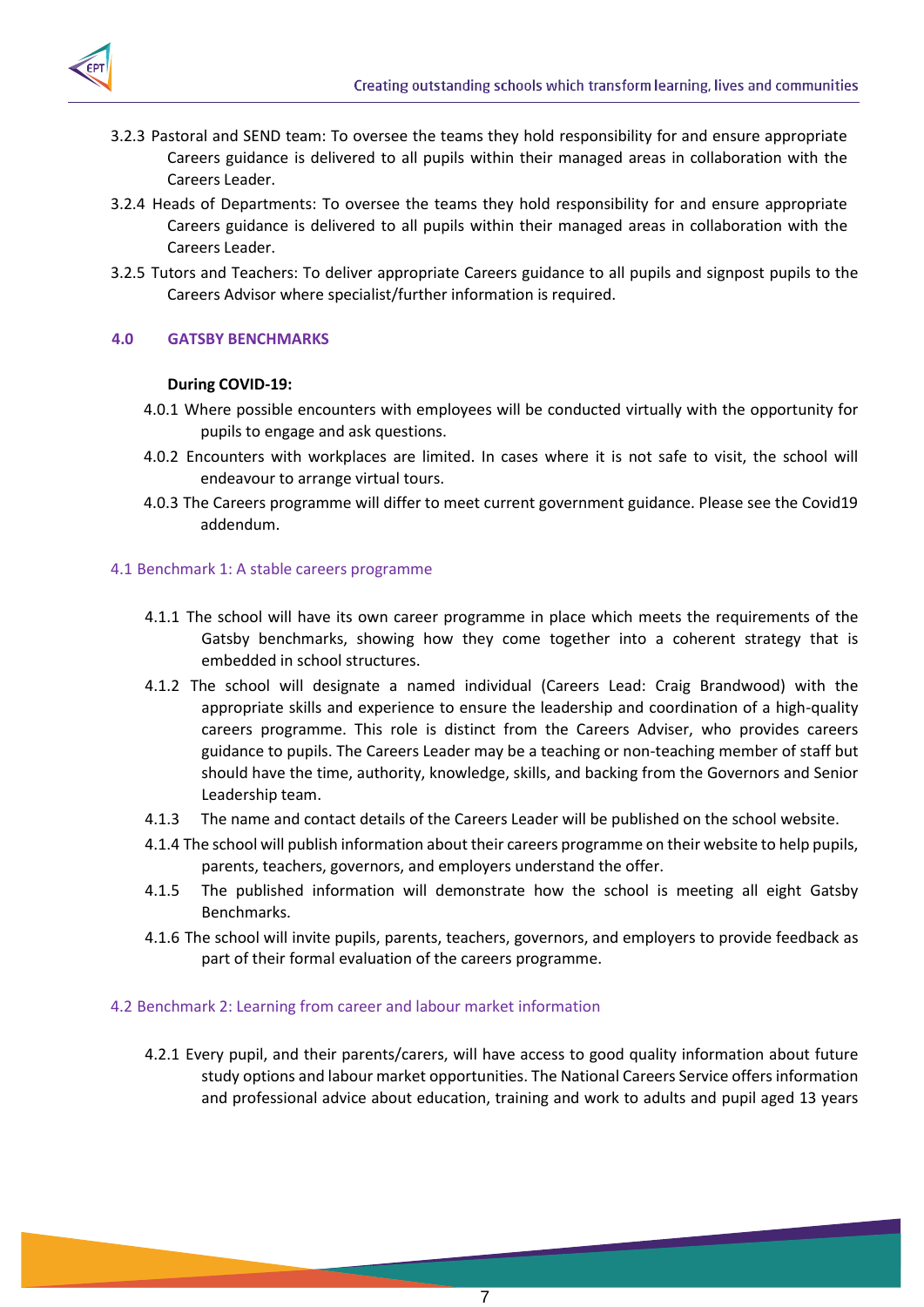and over. Pupils and their parents/carers can access support via a website, helpline, and web chat.

- 4.2.2 The school will ensure that pupil and their parents/carers will have access to information about careers paths to inform their decisions on study options.
- 4.2.3 Labour Market Information (LMI) will be used to help pupil and their parents/carers to understand the salaries and promotion opportunities for different jobs, and the volume and location of vacancies across different sectors. The school will explain the value of finding out about the labour market and support pupil and their parents/carers to understand and access this information.
- 4.2.4 LMI will be accessed from a range of sources. Including 'LMI for All' which is used by a number of providers, including the National Careers Service.
- 4.2.5 DWP, through the Jobcentre Plus 'Support for Schools' programme will be used to provide information to pupils, teachers and parents on the local labour market and employer expectations.
- 4.2.6 Good career and labour market information will be used to support social mobility by raising pupil's aspirations and tackling stereotypical assumptions that certain jobs are 'not for people like me'.
- 4.2.7 Interventions to address gender stereotypes and raise pupils awareness of STEM careers and qualifications will be used, for example by arranging for pupils to talk to men and women who work in non-stereotypical jobs.

### 4.3 Benchmark 3: Addressing the needs of each pupil

- 4.3.1 The school's careers programme will be tailored to individual needs and raise the aspirations of all pupils.
- 4.3.2 The school will consciously work to ensure that all pupil regardless of gender, background and diversity group including those with special educational needs and disabilities will consider the widest possible range of careers.
- 4.3.3 Comprehensive and accurate records will be kept by the school to support the career and enterprise development of pupils to ensure an effective means of maintaining consistent advice and helping pupils, parents/carers, and advisers to keep track of agreed actions and next steps. It can also help pupil to showcase their skills to employers.
- 4.3.4 The school will assess their success in supporting pupils to take up education or training which offers good long-term prospects through:
	- o Collection and analysis of destination data from the school and Department for Education.
	- o Building and maintaining alumni networks with employers and further/higher education providers.
- 4.3.5 The school will collect and maintain data for each pupil for at least three years after they leave school or from the end of key stage 4, whichever is the earlier.
- 4.3.6 Pupil's destination information will be published on the school's website to allow parents/carers and others to see where pupils progress to.

Targeted support for vulnerable and disadvantaged pupil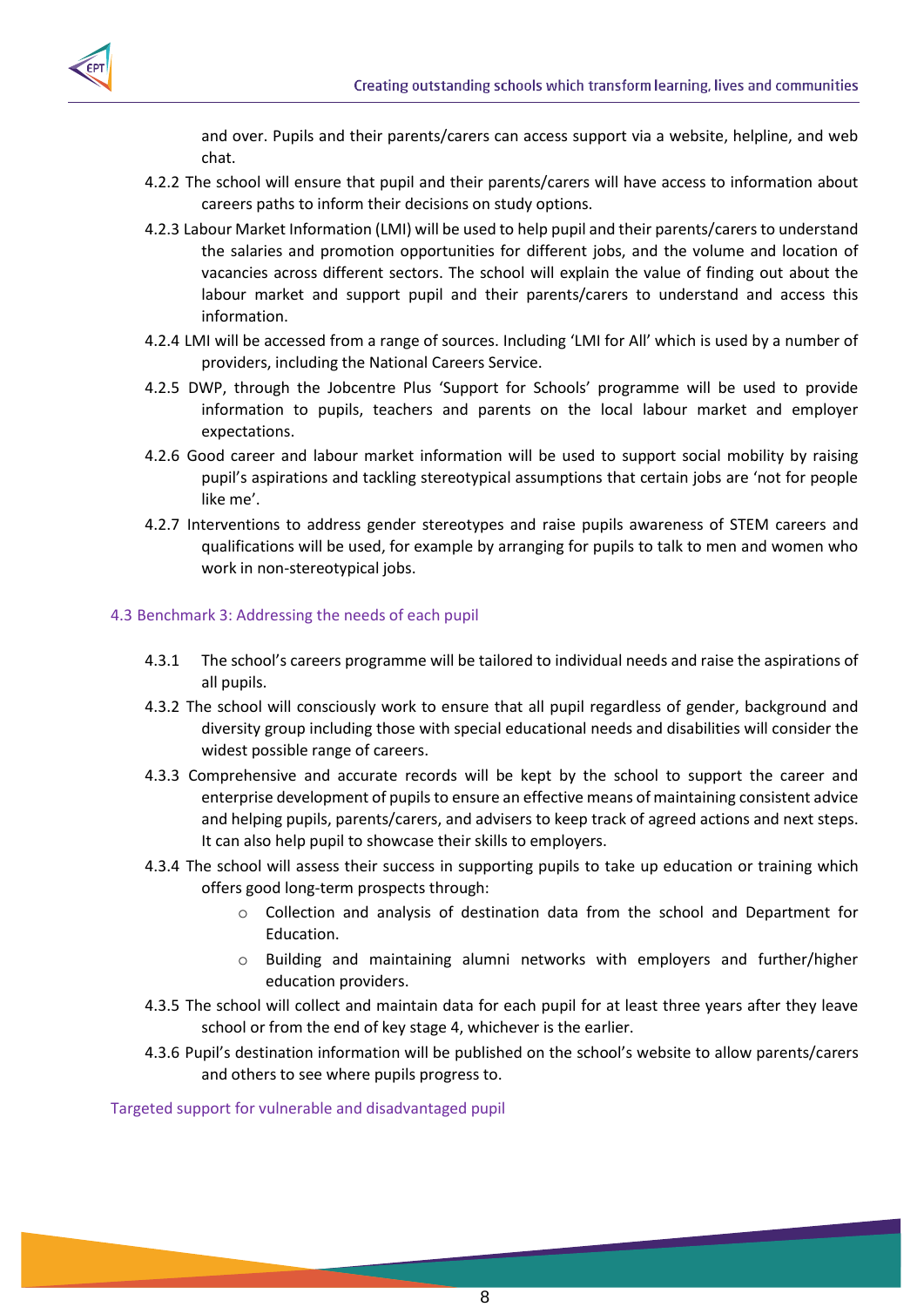



- 4.3.7 The Local authority has a range of duties to support pupil to participate in education or training which are set out in statutory guidance on the participation of pupil.
- 4.3.8 The school will work in partnership with their Local authority to ensure that 16- and 17-yearolds have agreed post-16 plans and have received an offer of a suitable place in post-16 education or training under the 'September Guarantee', and that they are assisted to take up a place.
- 4.3.9 The school will work with the Local authority, particularly children's social care, to identify pupil who need targeted support or who are at risk of not participating post-16. This includes:
	- o Pupils with particular vulnerabilities or who are receiving support to safeguard them and promote their welfare, such as Children in Need (including those who are on child protection plans or who are looked after).
	- $\circ$  Pupils with additional needs, such as special educational needs and disabilities.
	- o Pupils who may leave care between the ages of 16 and 18.
- 4.3.10 The School will need to agree how these pupils can be referred for support drawn from a range of education and training support services available locally. This may require multi-agency working with other professionals involved in supporting the young person, such as social workers.

# Pupils in Alternative Provision & Pupil Referral Units

- 4.3.11 Pupils in Alternative Provision will require targeted and personalised support to help them achieve their full potential. The school will work in partnership with the Alternative Provider and Local authority to provide support and advise on transitional pathways into further education or training.
- 4.3.12 Where appropriate, the school will work with Jobcentre Plus under their 'Support for Schools' programme, which is aimed particularly at those pupils in danger of becoming NEET or who are otherwise disadvantaged in the labour market.

# Careers guidance for pupils with special educational needs or disabilities (SEND)

- 4.4.23 The school will ensure that the Gatsby Benchmarks are differentiated to support pupils with SEND and where appropriate personalised support. The school will use the SEN version of the compass, and help pupils to understand different career pathways, enabling them to gain the skills, knowledge and experience they require to achieve their career goals.
- 4.4.24 The school will work with families of pupils with SEND to help them understand what career options are possible, with the right support, for their child.
- 4.4.25 The school will support every pupil, whatever their level or type of need, to fulfil their potential. Careers guidance for pupils with SEND should be based on the pupils' own aspirations, abilities and needs.
- 4.4.26 Careers guidance for pupils with SEND will take account of the full range of relevant education, training, and employment opportunities, such as traineeships and apprenticeships, supported internships (for young people with Education, Health and Care plans) or routes into higher education.
- 4.4.27 Careers guidance will be well informed about ways in which adults with SEN or disabilities can be supported in the workplace (e.g., supported employment, ways in which jobs can be "carved" to fit a person's abilities, job coaching, reasonable adjustments for disabled people in the workplace and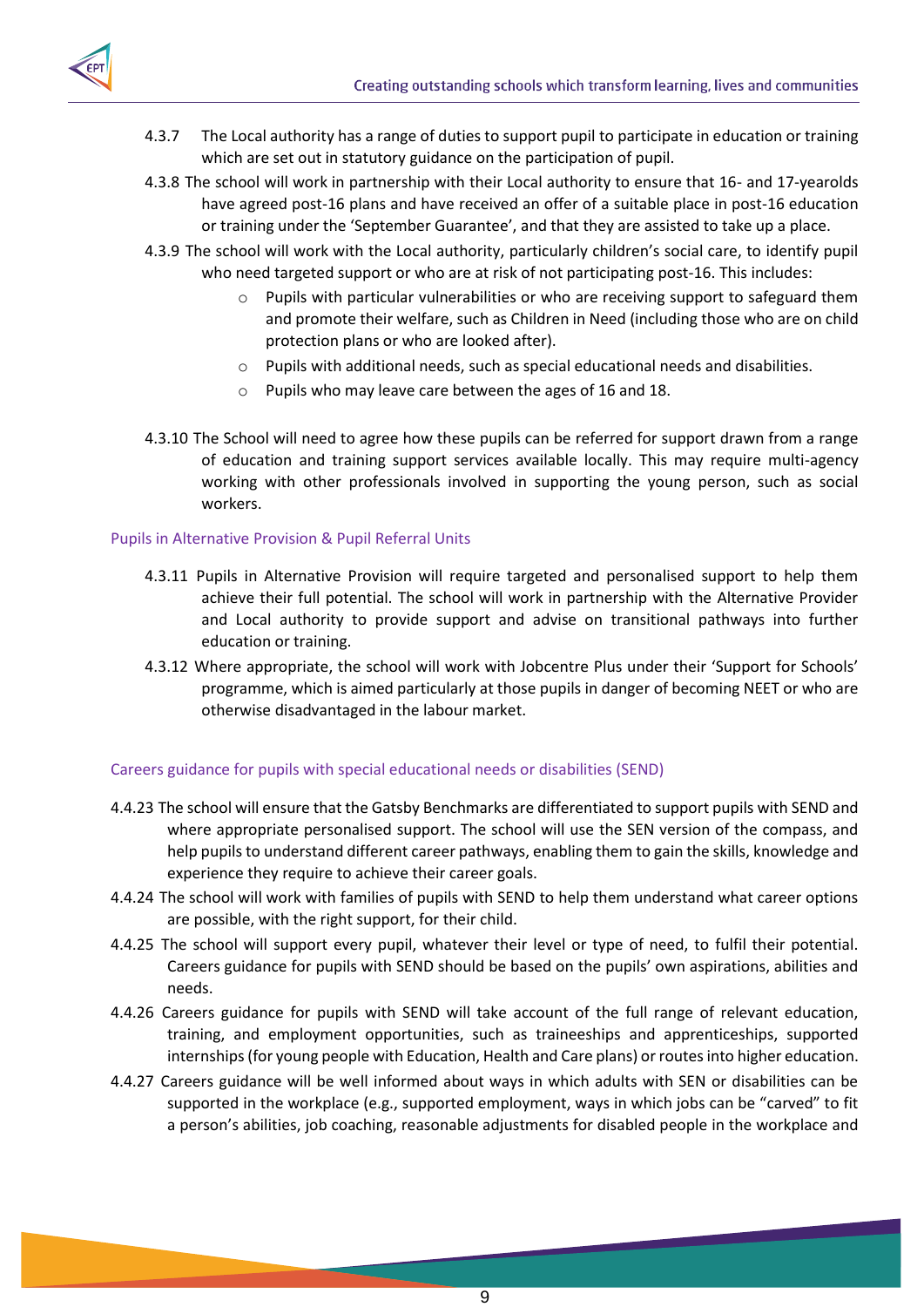Access to Work (DWP support)). Advice on self-employment (e.g., micro-enterprise) may also be relevant.

- 4.4.28 The school will build partnerships with businesses and other employers, employment services, and disability and other voluntary organisations, to help broaden the pupil's horizons.
- 4.4.29 The school will facilitate opportunities for pupils to experience different work sectors, supporting pupils to prepare well for these experiences, so they know what to expect and what is expected of them, matching them carefully to each employer and providing any special support the pupil may need to benefit fully from the experience.
- 4.4.30 The school will ensure that careers guidance for pupils does not simply focus on finding a post-16 destination to meet their immediate needs. Support will focus on the pupil's longer term career aspirations, and the post-16 options which are most likely to give the pupil a pathway into employment, or higher education, and give them the support they need to progress and succeed.
- 4.4.31 The school will make use of the SEND local offer published by the local authority. Where pupils have EHC plans, their annual reviews must, from year 9 at the latest, include a focus on adulthood, including employment. Schools will ensure these reviews are informed by good careers guidance.
- 4.4.32 The school will co-operate with the local authority, who has an important role to play through their responsibilities for SEND support services, EHC plans and the promotion of participation in education and training.

### 4.5 Benchmark 4: Linking curriculum learning to careers

- 4.5.1 Subject teachers will support the school's approach to careers education and guidance.
- 4.5.2 The curriculum will offer excellent opportunities for developing the knowledge and skills that employers need and subject teachers will be powerful role models to attract pupils towards their subject and the careers that flow from it.
- 4.5.3 The school will ask all teachers to support the career development of young people in their tutorial role and through their subject teaching.
- 4.5.4 The school will deliver careers, employability, and enterprise lessons through the curriculum as part of their commitment to Personal, Social, Health and Economic (PSHE) education.
- 4.5.5 The school will work towards weaving careers education and guidance in to subjects across the curriculum, including PSHE.
- 4.5.6 The school will ensure that:  $\circ$  Pupils understand that good maths skills are a necessary element of citizenship, and that studying maths and science can lead to a wide range of career choices.
	- $\circ$  By the age of 14, every pupil is exposed to the world of work. This will include meeting a range of professionals from occupations which require maths and science qualifications, as well as highlighting the importance of maths to all jobs.
	- $\circ$  The meetings with professionals will emphasise the opportunities created for young people who choose maths and science subjects at school and college. The school is aware of the need to do this for girls, in particular, who are statistically much more likely than boys to lack confidence in their own ability in maths and science and be put off studying those subjects at an early age.
- 4.5.7 The school will ensure that pupils study the core academic subjects at GCSE English, maths, science, history or geography and a language/computer science – the English Baccalaureate (EBacc). The school will support pupils to understand that these are the subjects which provide a sound basis for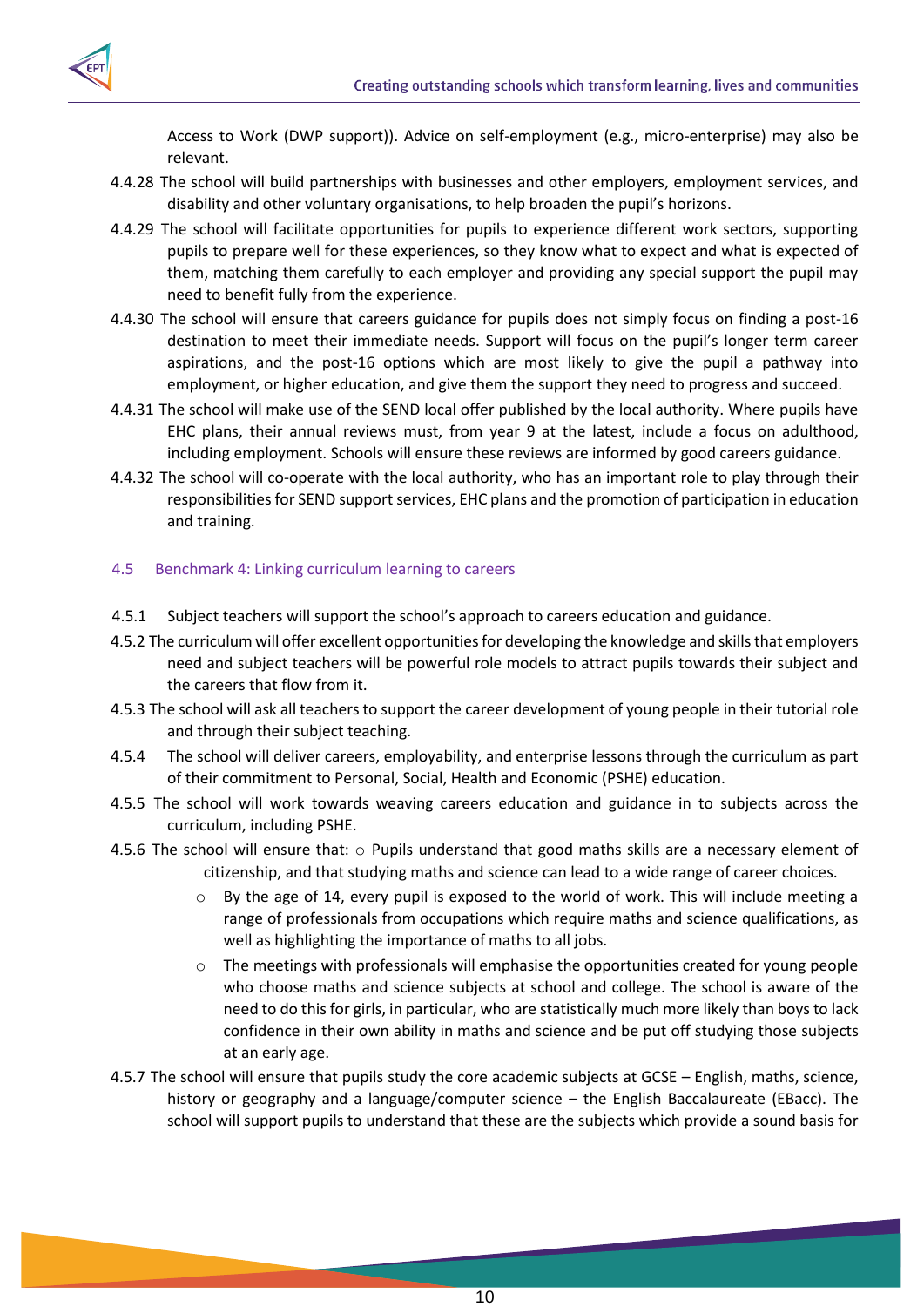

a variety of careers beyond the age of 16 and can also enrich pupils' studies and give them a broad general knowledge that will enable them to participate in and contribute to society.

4.5.8 The school will make clear to pupils that if they do not achieve a grade 4 or better in GCSE maths and English by the end of key stage 4, they will be required to continue working towards this aim as part of their 16-19 study programme. For some pupils this can mean taking steppingstone qualifications to support them as they work towards a GCSE. There are exemptions for some students with Education, Health and Care plans who may not be able to take any of these qualifications, although all students must continue to study maths and English at an appropriate level. This is because of the vital importance and powerful labour market value of securing a good standard in maths and English.

## 4.6 Benchmark 5: Encounters with employers and employees

- 4.6.1 The school will help pupils gain the confidence to compete in the labour market by providing opportunities to gain the practical know-how and attributes that are relevant for employment. This will include the opportunity for pupils to develop entrepreneurial skills for self-employment.
- 4.6.2 The school will engage fully with local employers, businesses, and professional networks to ensure real-world connections with employers lie at the heart of the careers strategy. Visiting speakers can include junior employees, or apprentices, particularly alumni, with whom pupils can readily identify.
- 4.6.3 The school will work with The Careers & Enterprise Company to identify an Enterprise Adviser appropriate for the school. An Enterprise Adviser is an experienced business volunteer who can support the school to connect to the labour market.
- 4.6.4 Every year from the age of 11, pupils will participate in at least one meaningful encounter with an employer – this means at least one encounter each year from years 7 to 13. Different encounters will work for different schools and pupils, but it could mean in practice:
	- $\circ$  Careers events and fairs  $\circ$  Careers talks
	- $\circ$  Employability workshops delivered by employers  $\circ$  Skills workshops e.g., CV writing  $\circ$ Business games and enterprise competitions
	- o Mentoring
- 4.6.5 Because of the high returns to STEM careers, and the increasing need for many jobs to have greater quantitative skills in future, the school will make sure one of the encounters their pupils experience before year 11 is with a STEM employer or workplace, or one of their careers events is focused on STEM.

### 4.7 Benchmark 6: Experience of workplaces

- 4.7.1 In addition to school-based encounters with employers, pupils should have first-hand experience of the workplace. This is particularly valuable for pupils from disadvantaged backgrounds who may not have access to a diverse range of role models.
- 4.7.2 The school will ensure that by the age of 16, every pupil has had at least one experience of a workplace, and one further such experience by the age of 18.
- 4.7.3 The school will pay particular attention to work placements for pupils with SEND. Some pupils with SEND may find work placements particularly helpful, especially where pupils find it difficult to imagine a work context, or to counter low aspirations.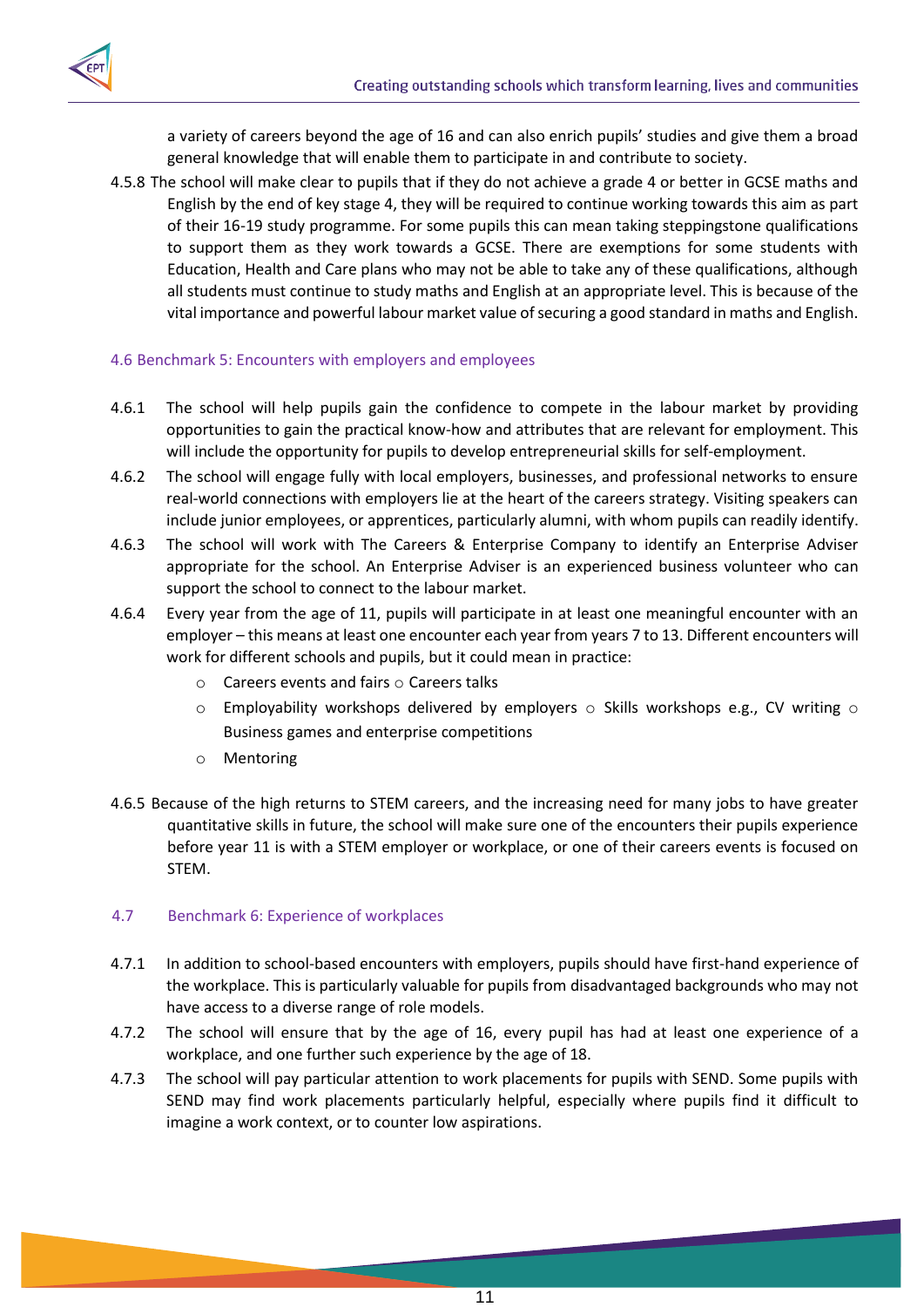

- 4.7.4 When arranging work placements for pupils with SEND, the school will carefully match the placement to the abilities, needs and aspirations of the pupil. The school will consider whether pupils with SEND need additional support in the work placement to make sure it is a valuable and positive experience, and secure that support where needed, working with the employer.
- 4.7.5 High quality and meaningful work experience forms a required part of 16-19 study programmes. A more flexible approach can be adopted for younger pupils and does not necessarily have to involve a traditional placement. Options could include:
	- $\circ$  workplace visits  $\circ$  work experience (1-2 weeks)  $\circ$  volunteering
	- o job shadowing

# 4.8 Benchmark 7: Encounters with further/higher education

- 4.8.1 The school will encourage young people to consider what career options different educational choices open and close, including a focus on further and higher education where appropriate. Under raising the participation age (RPA) requirements, all young people in England are required to continue in education or training until at least their 18th birthday. The school will ensure that pupils are clear about this requirement and what it means for them. They must be clear that young people are not required to stay in school. They can choose how to participate which might be through:
	- $\circ$  full time study in a school, college, or training provider.  $\circ$  an apprenticeship, traineeship or supported internship.
	- o full time work or volunteering (20 hours or more) combined with part time accredited study.
- 4.8.2 The school will encourage pupils to use information tools such as websites and apps which display information about opportunities via a national course directory on the National Careers Service website which can be presented on careers information websites and apps to help young people make choices effectively.
- 4.8.3 The school will support year 11 pupils in particular to use these information tools as part of their careers education and guidance. In consultation with a careers professional, schools may recommend good quality websites and apps, whether national or local in scope, that present the full range of opportunities in an objective way, which will help pupils make good choices about post-16 options.

### New legal duty: access to providers of technical education and apprenticeships

- 4.8.4 The school will enable providers to access to all pupils in years 8 to 13 to inform them about the varied career options open to them and courses and qualifications they offer and what each option entails. This will allow:
	- $\circ$  pupils to consider how the opportunity to study or train in different ways, and in different environments, might suit their skills, interests, and aptitudes.
	- $\circ$  every pupil to build up a full picture of the options available to them at important transition points by hearing directly from providers about alternatives to academic and school-based routes.
	- o better-informed choices and help to reduce the risk of dropping out of courses.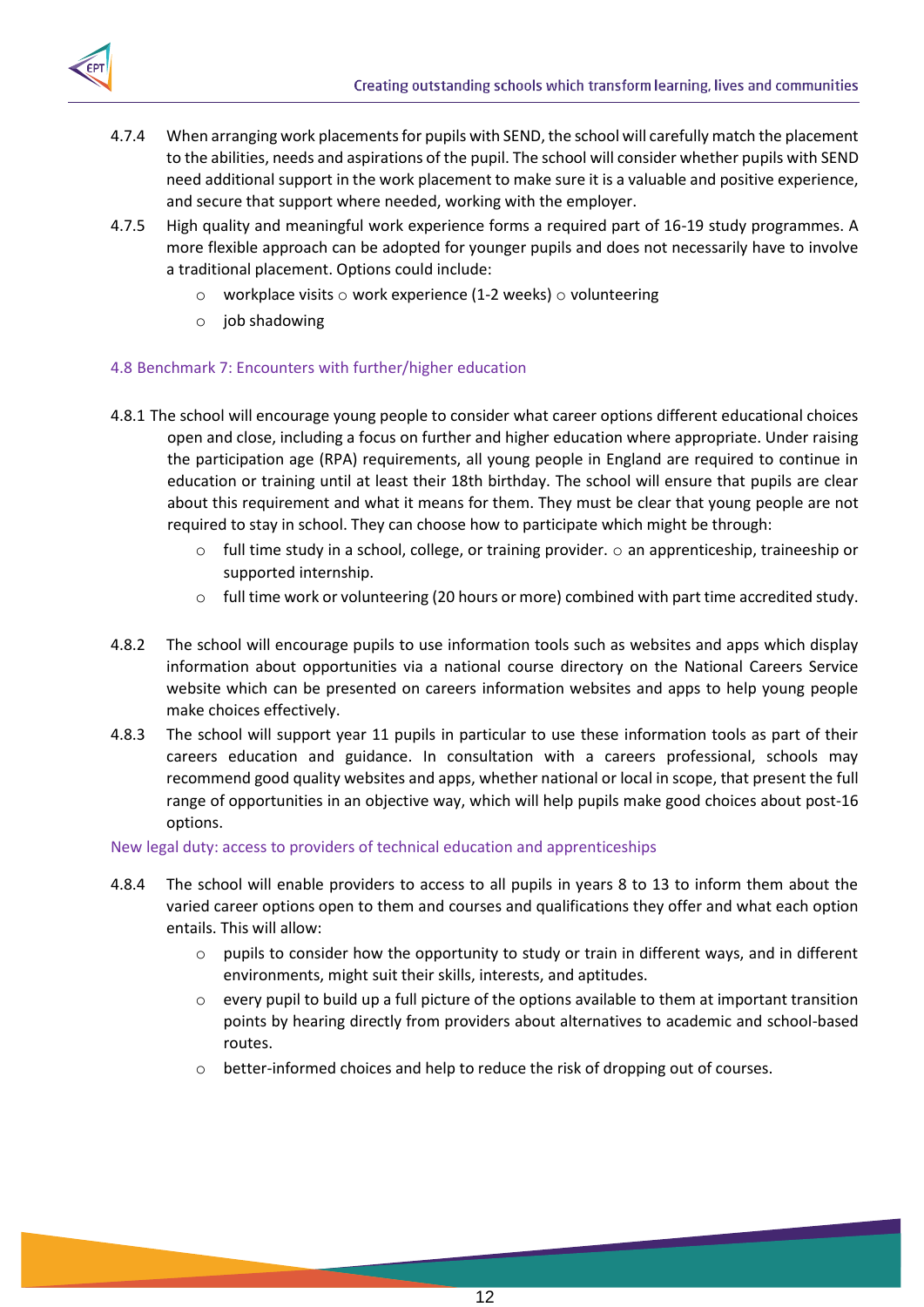

- 4.8.5 There are opportunities for providers of approved technical education qualifications and apprenticeships to visit the school to speak to all pupils in years 8 to 13. This will include visits from a range of providers:  $\circ$  Further Education Colleges  $\circ$  Studio Schools
	- o University Technical Colleges o Apprenticeships and technical options
- 4.8.6 The school will make provider visits available to all pupils in the relevant year group. The school should not do anything which might limit the ability of pupils to attend. Unacceptable behaviour would include restricting invitations to selected groups of pupils or holding events outside of normal school hours.
- 4.8.7 The school will also provide a range of opportunities for providers offering academic options, including sixth form and tertiary colleges and higher education institutions, to visit the school to talk to pupils. This will help all pupils to develop a comprehensive picture of the education and training options available beyond the school.
- 4.8.8 Provider access will include:  $\circ$  any procedural requirements in relation to requests for access e.g., the main point of contact at the school to whom requests should be directed.
	- $\circ$  grounds for granting and refusing requests for access e.g., details of timetabled careers lessons, assemblies, or careers events which providers may attend; and should include the safeguarding policy.
	- o details of premises or facilities to be provided to a person who is given access e.g., rooms and resources to be made available in support of a provider visit.
- 4.8.9 By carefully considering the frequency and scale of opportunities to offer to providers, the school can minimise the burden of dealing with unsolicited requests. For example, the school may decide to arrange an annual assembly for a whole year group and invite multiple providers, or work with a group of providers to deliver one presentation covering multiple further education or apprenticeship opportunities in the local area.
- 4.8.10 Persons acting on behalf of a provider may represent the provider, or accompany the provider, if they are particularly well placed to engage and inform pupils about the options available. For example, a University Technical College or an apprenticeship provider may ask to bring a key employer with them on a provider visit. The school will consider such requests and consent cannot be withheld unreasonably.
- 4.8.11 The school may wish to consult the Amazing Apprenticeships resource as well as the register of apprenticeship training providers to inform decisions about whom to invite in. The school may wish to enlist locally available support, for example the Apprenticeship Support and Knowledge for Schools (ASK) programme which delivers free traineeship and apprenticeship information and activities to young people in years 10 to13, or the Jobcentre Plus Support for Schools programme, which also provides this service for years 8 to 13.

# 4.9 Benchmark 8: Personal guidance

4.9.1 Every pupil will have opportunities for personal guidance interviews with a qualified careers adviser whenever significant study or career choices are being made. Careers advisers can help pupils to locate ambitious education and career options, by identifying opportunities and assessing pupils' abilities, interests, and achievements.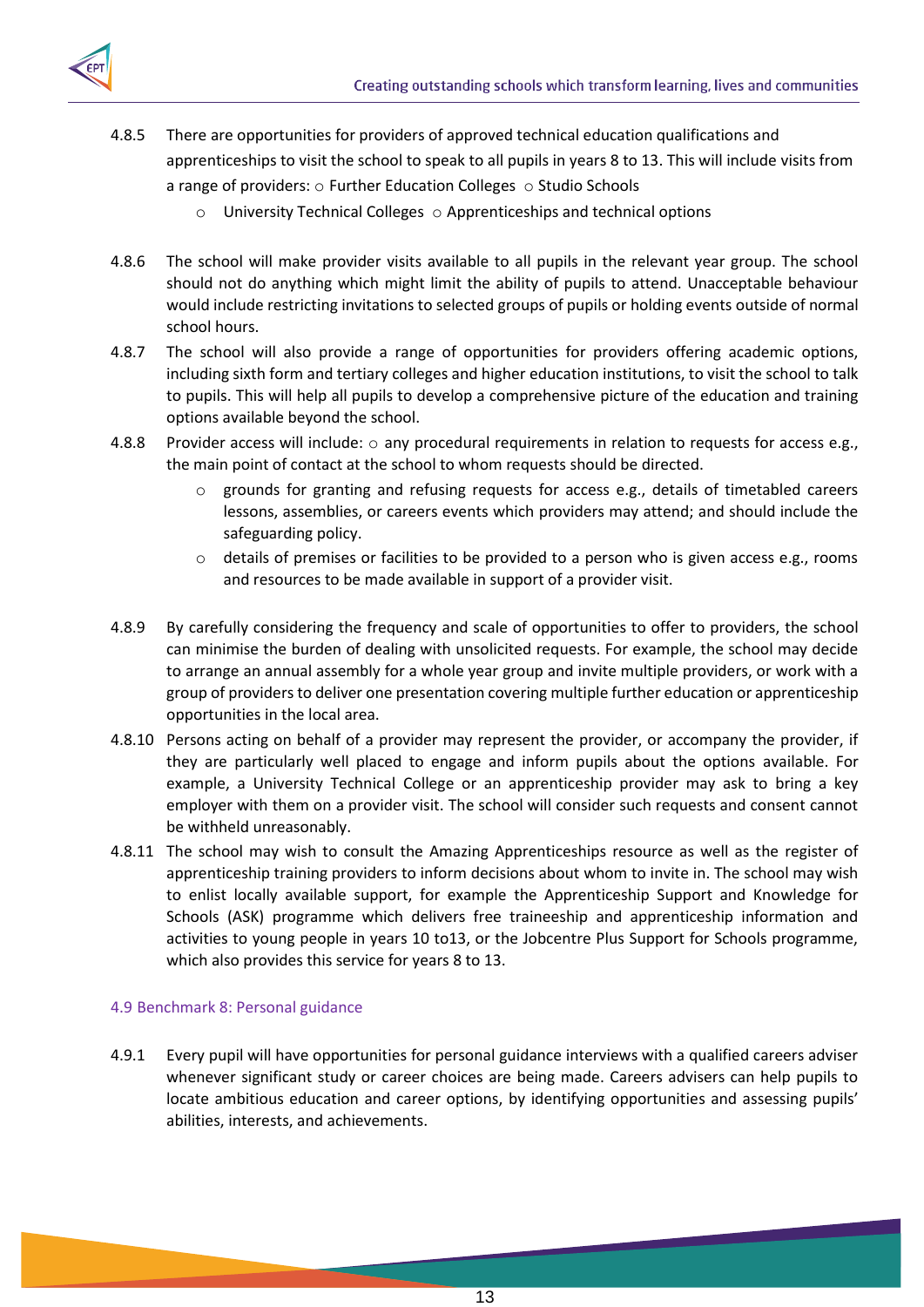

- 4.9.2 Every pupil will have at least one such interview by the age of 16, and the opportunity for a further interview by the age of 18.
- 4.9.3 The school will integrate this guidance within the pastoral system so that personal careers interviews can be followed up by the form tutors or their equivalent. The personal guidance will be clearly connected with the wider careers programme.
- 4.9.4 Careers advisers working with young people with special educational needs or disabilities will use the outcome and aspirations in the Education, Health and Care plan, where they have one, to focus the discussion.
- 4.9.5 Careers advisers working with looked after children or care leavers, will use their Personal Education Plan or pathway plan to help focus the discussion. Pupils will have a named adviser who can build a relationship with them and better understand their individual needs.
- 4.9.6 The school will use a qualified careers professional, who can be an appropriately trained member of school staff, to provide personal guidance interviews.
- 4.9.7 The school will use the Career Development Institute's (CDI) Professional Register of advisers holding Level 6 or higher qualifications and follow their guidelines on how advisers can develop their own skills and gain higher qualifications. The school will view the Professional Register to search for a career development professional who can deliver a particular service or activity.
- 4.9.8 The school may wish to access an online register of accredited organisations to commission facetoface support from an organisation which holds the Matrix Standard. This includes all contractors engaged in delivering the National Careers Service, which have undergone an assessment of their delivery of advice and support services on careers, training, and work.

## <span id="page-13-0"></span>**5.0 MONITORING, EVALUATION AND REVIEW**

- 5.0.1 Evaluation of the school's career programme is an on-going and cyclical process, and all aspects are regularly reviewed and monitored to inform future policy planning.
- 5.0.2 The school will use the compass tool to self-evaluate and improve the quality of careers provision against the 8 Gatsby Benchmarks.
- 5.0.3 Formal monitoring of the impact of the careers programme will be carried out through: o lesson observations and learning walks  $\circ$  onward destinations information and data  $\circ$  review meetings with external partners and evaluation of the impact of services provided.
- 5.0.4 Evaluation also includes the views of employers, training providers, governors, pupils, and parents. Their views are elicited via, discussions, surveys, and questionnaires.
- 5.0.5 The Trust will monitor the operation and effectiveness of arrangements referred to in this policy at each school.
- 5.0.6 The Trust will review this policy annually in consultation with each school.

### <span id="page-13-1"></span>**6.0 USEFUL LINKS**

6.0.1 This policy supports and is underpinned by key school policies including those for teaching and learning, assessment, recording and reporting achievement, PSHE, work related learning and enterprise, equal opportunities and diversity, health, and safety, gifted and talented, and special needs. It forms a significant part of the school's development of the 'Every Child Matters' agenda: makes a positive contribution and prepares for economic well-being.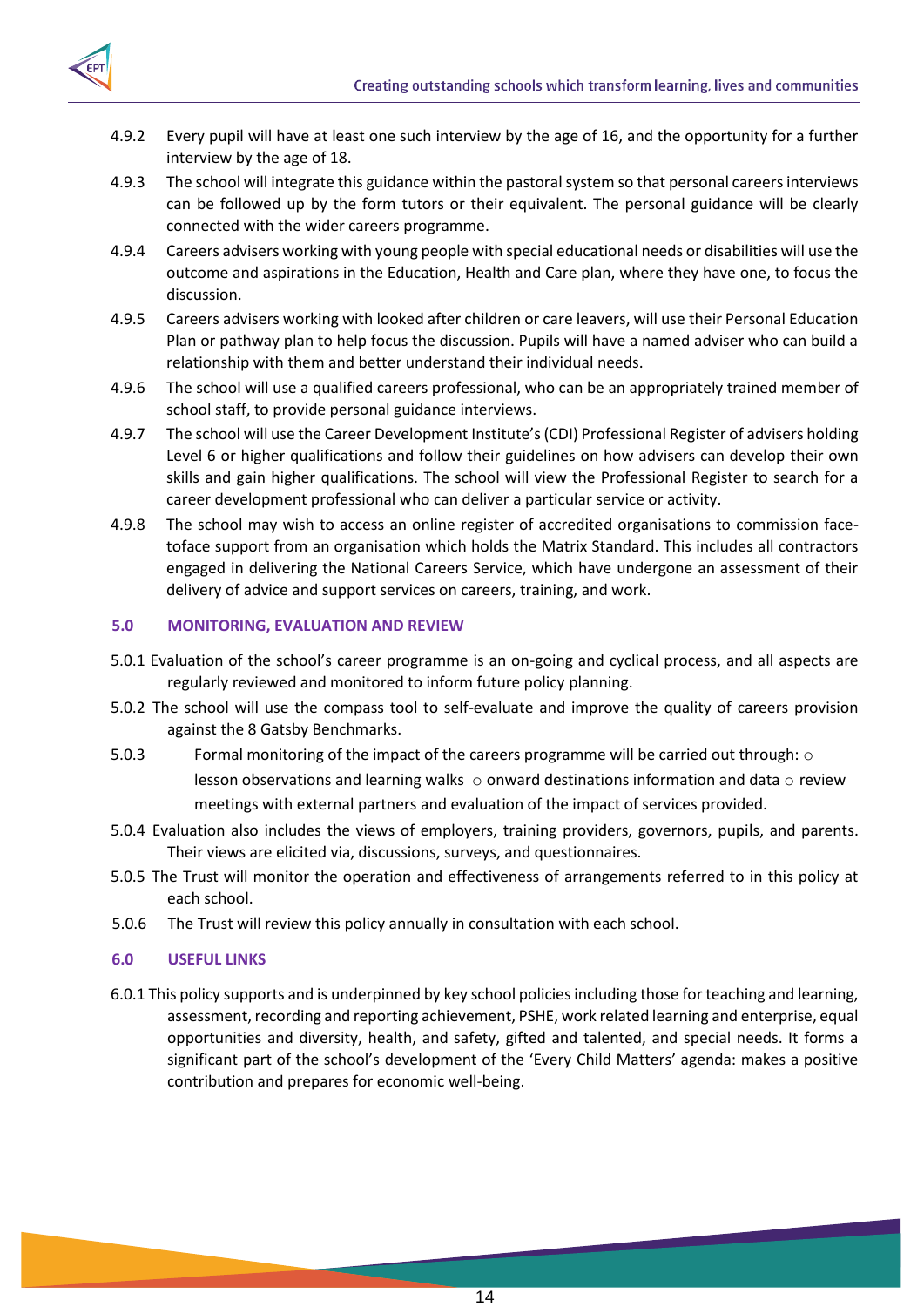

6.0.2 The Careers policy should be read in conjunction with 'Careers guidance and access for education and training providers' document [DfE October 2018].

## 6.0.3

- o [Gatsby Good Career Guidance.](http://www.gatsby.org.uk/goodcareerguidance) [A](http://www.gatsby.org.uk/goodcareerguidance) report on improving career guidance in secondary schools which includes the Gatsby Benchmarks.
- o [Gatsby Good Practice.](http://www.goodcareerguidance.org.uk/) [A](http://www.goodcareerguidance.org.uk/) website which shares good practice from the North East pilot of the Gatsby Benchmarks, and other information and support for schools.
- o [Compass.](https://www.careersandenterprise.co.uk/schools-colleges/compass-benchmark-tool) A self-evaluation tool to help schools to evaluate their careers and enterprise provision and benchmark against the Gatsby Benchmarks and compare it with other schools. o [State of the Nation.](https://www.careersandenterprise.co.uk/sites/default/files/uploaded/state_of_the_nation_report_digital.pdf) [An](https://www.careersandenterprise.co.uk/sites/default/files/uploaded/state_of_the_nation_report_digital.pdf) annual report on the careers and enterprise provision in secondary schools in England. It examines how schools are performing in relation to the Gatsby Benchmarks, based on data from responses to the Compass tool.
- o [Careers & Enterprise Company.](https://www.careersandenterprise.co.uk/) The Careers & Enterprise Company coordinates collaboration between employers, schools, and colleges in order to ensure that young people aged 12-18 get the inspiration and guidance they need for success in working life.
- o [Careers & Enterprise Company: Schools and Colleges.](http://www.careersandenterprise.co.uk/schools-colleges) Connects schools to businesses volunteers and careers activity programmes.
- o [Careers & Enterprise Company: Guide for new Careers Leaders in schools.](https://www.careersandenterprise.co.uk/schools-colleges/careers-leaders/guide-new-careers-leaders-schools) [E](https://www.careersandenterprise.co.uk/schools-colleges/careers-leaders/guide-new-careers-leaders-schools)ssential information, helpful resources, and practical tools to help newly appointed Careers Leaders get started in the role.
- o [National Careers Service.](https://nationalcareersservice.direct.gov.uk/Pages/Home.aspx) The National Careers Service provides information, advice, and guidance to help people make decisions on learning, training, and work opportunities. The service offers confidential and impartial advice delivered by qualified careers advisers.
- o [Amazing Apprenticeships.](http://amazingapprenticeships.com/) [A](http://amazingapprenticeships.com/) website to make it easy for teachers and careers advisers to access the latest information about apprenticeships.
- o [Apprenticeships Support and Knowledge for Schools](https://amazingapprenticeships.com/about-ask/) [\(A](https://amazingapprenticeships.com/about-ask/)SK). A network of teachers, careers advisers and ambassadors who will promote apprenticeships and traineeships in positive ways to year 10-13 pupils in the North, Midlands, London, and the South.
- o [Baker Dearing Educational Trust.](http://www.utcolleges.org/) [In](http://www.utcolleges.org/)formation on University Technical Colleges. o Career [Development Institute.](http://www.thecdi.net/) The Career Development Institute is the single UK- wide professional body for everyone working in the fields of careers education, career information, advice and guidance, career coaching, career consultancy and career management. It offers affiliate and individual membership to schools which includes free CPD webinars, regular digital newsletters, a quarterly magazine, online networking groups and training at a preferential rate.

o [Career Development Institute Framework for careers, employability,](http://www.thecdi.net/write/Framework/BP385-CDI_Framework-v7.pdf) [and enterprise](http://www.thecdi.net/write/Framework/BP385-CDI_Framework-v7.pdf) [education.](http://www.thecdi.net/write/Framework/BP385-CDI_Framework-v7.pdf) 

A framework of learning outcomes to support the planning, delivery and evaluation of careers, employability and enterprise education for children and young people.

o [Career Development Institute Careers Guidance in Schools and Colleges: A](http://www.thecdi.net/write/BP560-Career_Guidance_in_Schools_2018-Web.pdf) [Guide to Best](http://www.thecdi.net/write/BP560-Career_Guidance_in_Schools_2018-Web.pdf) [Practice in Commissioning Independent Career](http://www.thecdi.net/write/BP560-Career_Guidance_in_Schools_2018-Web.pdf) [Guidance Services.](http://www.thecdi.net/write/BP560-Career_Guidance_in_Schools_2018-Web.pdf) [Th](http://www.thecdi.net/write/BP560-Career_Guidance_in_Schools_2018-Web.pdf)is guide provides practical